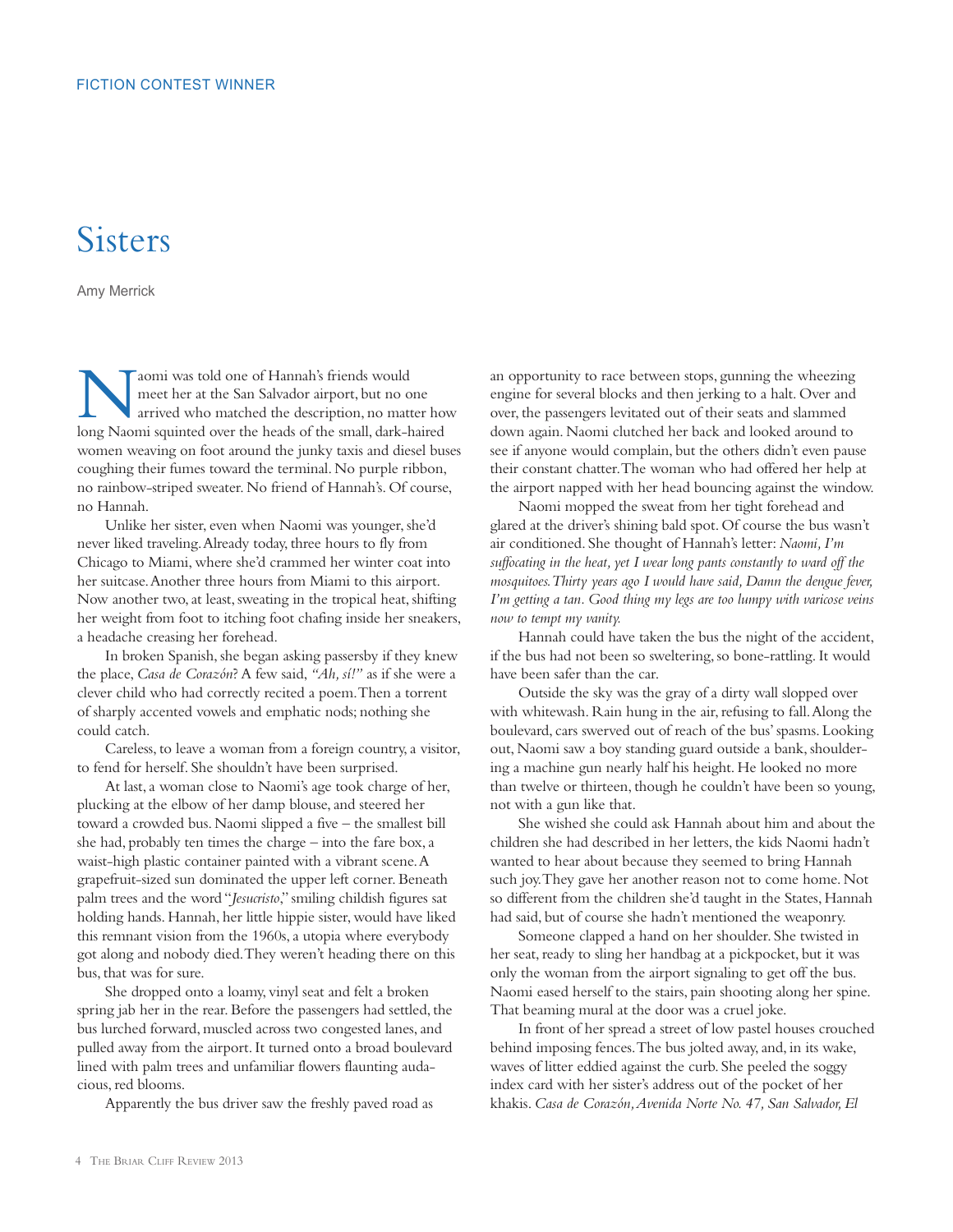As the garden opened up to her, something inside Naomi gave out, like a stone that had been suspended from a knotted cord slipping free, falling. She had to lean on the wall to steady herself.

*Salvador, Centroamérica*. On the world map, the country was a coastal sliver Naomi could obliterate with her thumb.

She dragged her rolling suitcase along the road's gravel shoulder, picking her way around cellophane sandwich wrappers and a sprinkling of broken glass like sea salt. She missed the house on the first pass and had to turn back after she read the ascending numbers on the next few buildings.

She couldn't believe it was the place Hannah had described so lovingly, conjuring a graceful hacienda with a stone walkway and thick curtains fluttering in the open windows. Instead, coiling razor wire and glinting green bottle fragments snaked atop a stained wall of heavy white plaster. The close-set iron bars of the front gate prevented her from seeing into the yard. This place looked like a fort under siege.

Naomi ran her fingers over the tiny brass address numerals posted above an intercom. She took a breath and waited, listening to the jangle of unseen insects. Then she pushed the button.

The speaker buzzed. *"Quién?"* a woman's voice called.

"It's Naomi." She paused. "Hannah's sister."

Naomi heard a door slam beyond the wall, then quick footsteps. She could make out a figure hurrying down the walk and turning the deadbolts on the other side of the gate. When it opened, grinding against the stone path, Naomi was looking down at a pudgy woman panting in the heat.

"Naomi!" the woman said. "I am Alicia. We worried about you."

She reached for the suitcase, but Naomi wheeled it out of arm's length. "No, thank you," she said.

Alicia's smile faded. She crossed her thick arms over her floral-print T-shirt. "Rosa was held up this morning," she said.

Naomi remembered the young guard. She wanted to ask, *with a gun?* "Held up?"

"Her little boy is sick. She called and could not get you."

Naomi unzipped her purse and extracted her cell phone. It offered a blank face – a dead battery. She'd been so flustered, she hadn't thought anyone would be polite enough to call.

Alicia wrestled the heavy gate out of the way so Naomi could pass through. As the garden opened up to her, something inside Naomi gave out, like a stone that had been suspended from a knotted cord slipping free, falling. She had to lean on the wall to steady herself.

This was Hannah's work. Palms shaded the perimeter of the yard, casting the space in a cool green light. Low plants carpeted the ground, a clean streak of white edging each broad, dark leaf.

Pink and yellow flowers, their blooms bursting huge, nodded on thin stalks from both sides of the path. Near the front door, three small birds dipped their heads to drink from a bronze basin. Naomi breathed in the scent of earth and roses. The garden was as joyous as the painting on the bus, defiantly vital.

She didn't believe she could walk through it. She felt Alicia watching her press her sweaty palm against the wall, her arm quivering. Then, gathering herself, she tipped her suitcase and hurried along the path, trying not to think. The birds scattered as the suitcase wheels grated on the stone. When she drew closer to the plants, she saw the curled, withering edges of the leaves, like closing hands.

"We have ignored the garden these past few weeks," said Alicia, who followed at Naomi's heels. "Hannah was the one with the green touch."

"Green thumb," Naomi said automatically.

"I am sorry?"

"She had a green thumb," she repeated, cringing at her own brassy voice. She sounded like an acid-tongued schoolteacher. What difference did it make? There were no right words.

Alicia let Naomi into the house. In the entranceway, a fan revolved lazily overhead and a striped rug covered the tile. In the room to their right, a pair of brown couches slumped with age next to a worn coffee table. Alicia led her up a creaking staircase where the walls were filled with wooden crosses lacquered in bright reds and greens and blues. They stopped at a small bedroom. Naomi hesitated in the doorway, not wanting to ask.

"The guest room," Alicia said quickly. "You can put your clothes in the bureau."

"I don't plan to stay long," Naomi said. She crossed the room and leaned on the windowsill, gazing out past the garden to the horizon. Smoke drifted across the raw, barren mountains. It hurt to look at them, like studying the ravaged face of a woman who once had been beautiful. In so many letters, Hannah had written about the deforestation. When Naomi drew in a breath, her throat burned, as if she had swallowed the ashes coating the windowsill.

Hannah shouldn't have been here. Two years earlier, so close to retirement, she'd gone down to El Salvador on her summer break to deliver school supplies her fourth-grade students had collected. *I know you'll say I'm crazy like you always do,* Hannah had written in her first letter. *But I'm staying. These women*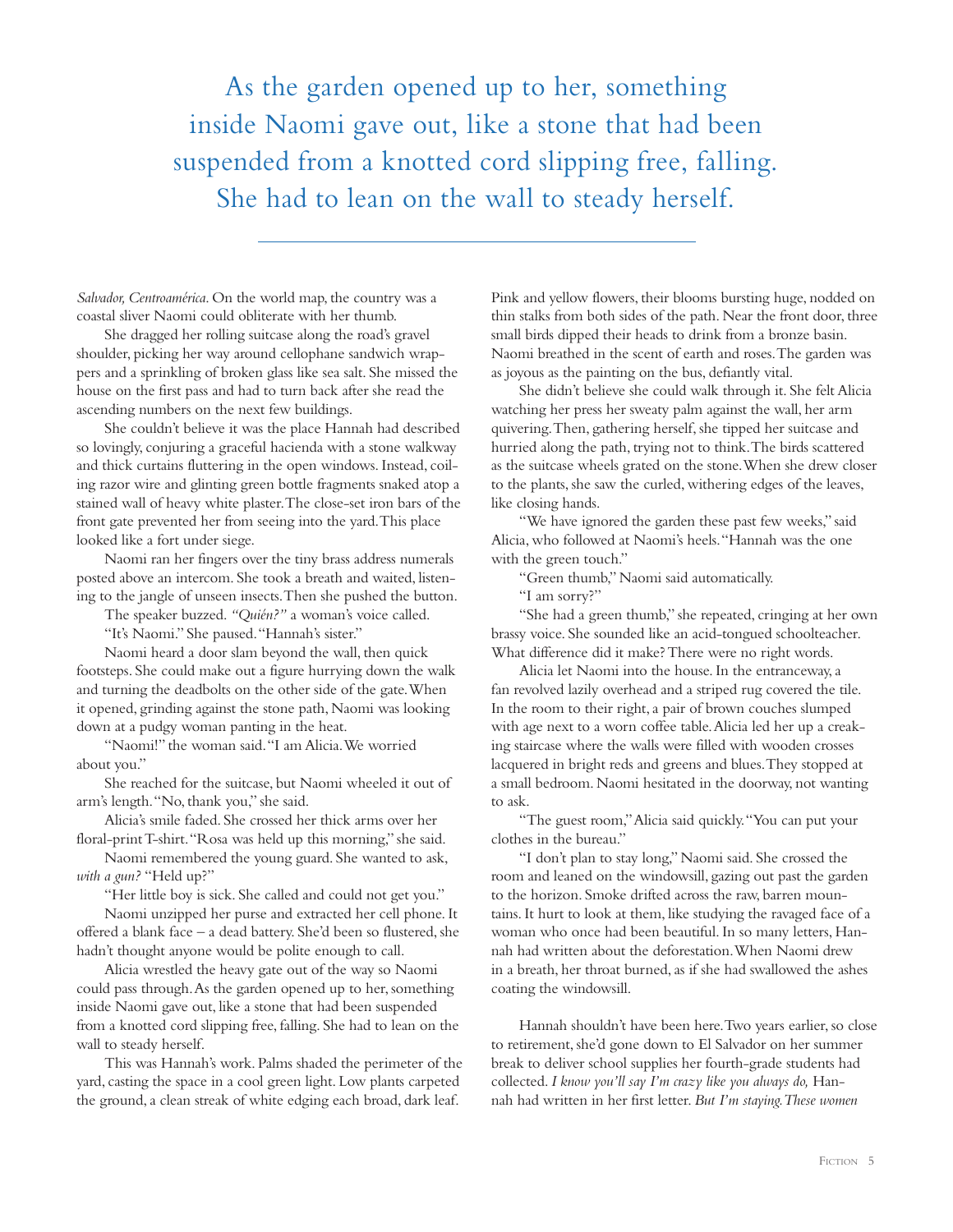*who work on labor rights, in the factories* – *I'm captivated by them. You would like them. Really. I feel useful here.* She could count on Naomi, she knew, to close up her tiny house, hire someone to water her peonies and lilac bushes, find a home for her birds.

"What about me?" Naomi wanted to ask her younger sister, but she knew it was selfish. She had her husband, three grown children, grandchildren living nearby. Her days were crowded. The parakeets moved into her office, where they gabbled for hours and tore up their cage.

From the start, she and Hannah wrote letters; they chafed at small talk and avoided the phone. Naomi raced through every one she received, hoping to read signs of Hannah's homesickness in a complaint about her new surroundings or a wistful reference to home, or even a wavering signature. It was true, the heat wearied Hannah. The monotonous servings of rice and beans made her miss Naomi's dinner parties. But more often she told hilarious stories about the people she was meeting. She delighted in the children of the women who came to the house. And she reveled in victories that to Naomi seemed achingly small – workers winning the right to unmonitored bathroom breaks, or fire extinguishers being installed on the shop floor.

When Hannah urged Naomi to visit, she always offered reasons for Hannah to come home instead – a holiday, a new baby in the family – but she never did.

A week ago, a letter came by express mail, written in a blocky print that was not Hannah's. When she closed her eyes, Naomi could read every word stamped on the air. There had been a car accident. They had identified Hannah by her hair, her luminous silver hair that fell to her waist.

Naomi turned away from the window. Alicia had busied<br>herself with straightening the coverlet on the bed.<br>"The um remains I mean." herself with straightening the coverlet on the bed. "The, um, remains, I mean."

Alicia heaved to her feet and faced Naomi, arms stiff at her sides. Naomi watched Alicia's fingers twitching.

"This house was very special to Hannah," Alicia began.

Naomi nodded. She set her mouth in a hard line. "*Casa de Corazón*. 'Home is where the heart is,' and all that. But her real home is far away."

"She would like to be in the garden." Alicia was almost pleading. "One night, she told me so."

Naomi felt an intense weight settle onto her, as if someone were pushing her into the floor. She hadn't prepared herself for this. "Hannah's garden is very beautiful," she said neutrally.

"*Por favor.*" Alicia opened her palms to Naomi. "We were very close. Like sisters."

Naomi stepped so close she could breathe in the odor of Alicia's sweat. She looked down on the top of her head, at the gray strands curling in the part of her dark hair. This short, fat woman was nothing like Hannah.

"She wasn't your sister," she said.

Alicia drew back. Her face twisted like she might cry. A little tremor passed over one corner of her mouth. She began to walk away, but when she was almost out of the room she

stopped with her hand on the doorknob.

"I am making dinner," she said. "People are coming to meet you."

Naomi sat on the bed. Her back ached from the bus ride. Her eyes stung with the smoke and grit in the air.

She should close the window. She should call the embassy. Two years ago she should have flown down here immediately and dragged Hannah back home.

From downstairs, she heard pots banging against the stove, louder than necessary. She recalled Hannah's description of Alicia: *Patient as a saint, bawdy as a sailor.* Right now Alicia seemed like neither, but then Hannah always saw the world a little differently. She would have wanted Naomi to like Alicia. How far short she always fell of Hannah's expectations.

She coaxed herself off the bed and made her way downstairs, leaning desperately on the railing. In the kitchen Alicia sat at a rough-hewn table, making tortillas. Naomi watched her dampen her fingers in a bowl of water and roll a scoop of masa into a ball, then stamp it flat with a wooden press between sheets of waxed paper. She worked with a practiced efficiency, and though she must have been aware of someone standing in the doorway, she didn't look up until Naomi asked, "Is there something I can do?"

Alicia looked around the kitchen, frowning, as if she couldn't find room for Naomi anywhere. Finally she pointed to the stove, her fingers covered in wet cornmeal. Naomi went to peer into the three bubbling pots: rice, black beans and a sticky mass of plantains. She picked up a wooden spoon and poked at the mash, wrinkling her nose at its buttery, burned-sugar odor.

"*Plátanos*," said Alicia, who must have been watching Naomi prod the food.

"I know what they are," she snapped. Hannah's voice was loud in her head, complaining about this tedious meal, laughing, attempting to tally how many times she'd eaten it in a month. Naomi would have fed her baked brie, roast chicken, grilled asparagus, chocolate cake. She would have made sure Hannah was taken care of. Her sister could have come home any time to a feast.

Naomi looked about for something to distract her. Above the stove hung another wooden cross painted in bright primary colors. When she studied it, she could make out tiny female figures bent under enormous bundles on their backs. There were too many women to count. Below the cross, the wall was spattered with mud-brown droplets of old grease. The food began to smell rancid, and she felt queasy.

Alicia came to the stove with her pile of tortillas. Silently she poured a thick layer of oil into a pan and set it on a burner to heat. Naomi pushed up her sleeves as the air around the stove grew stifling. With a sidelong glance she saw Alicia fanning herself with her hand. They moved cautiously in the cramped space, fearful of touching.

Naomi opened and closed her mouth several times before speaking. "That night," she said. She felt Alicia's body tense next to hers. "Why did you let her be out on the road so late? Wasn't it…careless?"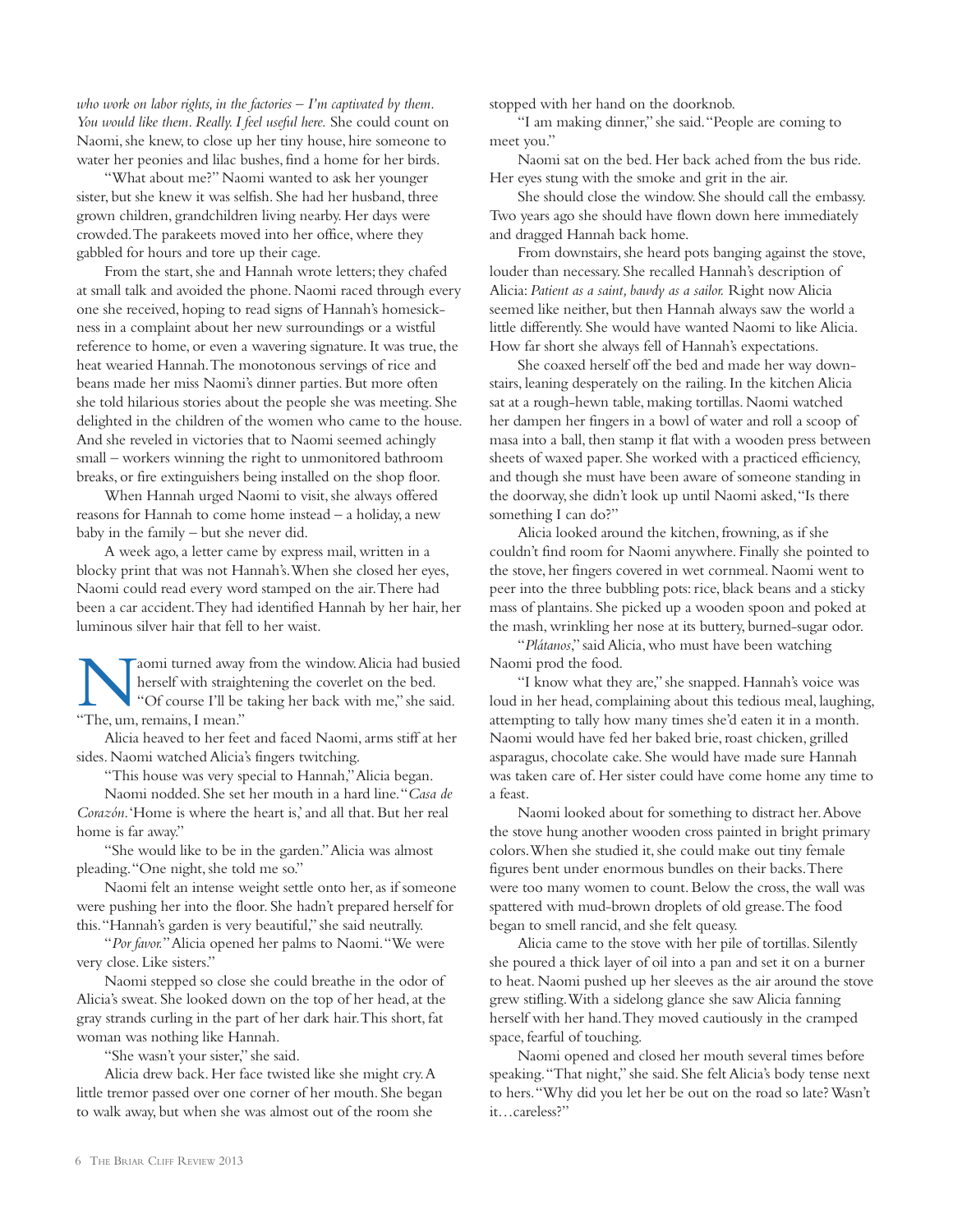Alicia slid a tortilla into the hot oil. It popped and crackled so loudly she had to raise her voice to be heard.

"The manager of the factory promised to meet them. Hannah believed our work was too slow. She wanted something to happen – today," snapping her fingers. "They waited for hours. He never came."

The plantain mash crawled up the sides of the pot. Naomi jabbed at the bubbles with her spoon as they roiled to the surface. They exploded, gasping.

"So she's to blame for the accident," Naomi said.

Alicia set down her spatula and turned to look at Naomi with an odd expression, sympathy mixed with weariness and something else Naomi couldn't read.

"No," Alicia said firmly. "She is not to blame."

The intercom scratched and whirred like the legs of metallic insects rubbing together. They startled at the sound that broke the quiet, and Alicia went to the door and murmured into the speaker. The light banter of women's voices rose as the visitors entered the house. Someone laughed. But when they came into the kitchen and saw Naomi at the stove, they fell silent. One woman wore a rainbow-striped sweater, the cuffs drooping on her thin arms. A purple ribbon circled the dark braid laid across her shoulder. Naomi clutched her spoon. Rosa had copied her hairstyle from Hannah.

She held out her hand to Naomi. "I'm sorry about this morning," she said. "I tried to call you." She looked younger than Naomi had expected, maybe in her early twenties, and her English sounded more confident than Alicia's.

"I let the battery die on my phone," Naomi said. "I do it all the time." She forced herself to shake Rosa's hand.

The other young woman walked with a pronounced limp. She wore a light-blue polo shirt with the McDonald's logo embroidered over her breast. She gave Naomi a darting kiss on the cheek, and Naomi pulled back in surprise. The woman smiled at her but did not speak.

"This is Beatriz," Rosa said. "Her English is not very good. We work together at the factory."

"*Mucho gusto,*" Naomi said, wondering where she had picked up the phrase. Maybe from one of Hannah's letters.

"Do you also work at McDonald's?"

Rosa repeated the question in Spanish. Beatriz laughed and murmured a reply.

"No, she bought the shirt cheap at the market," Rosa said. "She liked the color."

Naomi didn't know how to respond. She'd never met anyone before who occupied this part of the cycle Hannah had described – who spent her days assembling the massive tide of goods flowing from here to the north, and retrieving the detritus, like fast-food uniforms, backwashing down. She'd been a little embarrassed at having to explain that Hannah chose to live in this marginal country and align herself with people that Naomi had, frankly, also viewed as marginal. Now, seeing Beatriz, Hannah's friend, she imagined everyone clinging to different points on a rope that wound over the hemisphere, like buoys

bobbing on a wave, all connected, all trying to stay afloat. Her sister had seen the whole picture more clearly. But that didn't mean she had to die over it.

She turned away and opened the cupboard near the stove to search for dishes. She kept looking in the wrong place and Alicia came up next to her, impatient, jockeying for space as she pulled out a stack of mismatched plates. Without knowing whether she had started it, Naomi found herself in a tug-of-war over the dishes. Finally each took two and ladled out the rice, beans and plantains. Alicia lined a bowl with a red cloth and tucked the tortillas inside.

They waited for Naomi to choose a place at the table and then sat down, Rosa and Beatriz opposite her, Alicia at the head. Alicia said grace and Naomi, pretending to close her eyes, watched them clasp their hands.

"What do you think of Salvador?" Rosa asked as they began to eat.

"I haven't seen much," Naomi said, "and I'm not planning to." She'd never tolerate such a terrible guest in her own house, but these women ate steadily while staring at their plates. Perhaps they were too offended to speak. She dragged a fork through her dinner, feeling it would be disloyal to Hannah to eat much. Her sister's complaint about the food was one of the many things Naomi knew about her that these women would never dream.

Outside something crashed to the ground, a heavy clatter followed by an uneven series of smaller thuds. Rosa shrank into her chair. Naomi's first thought was of gunfire, but then she heard muffled growls – animals scuffling. Alicia and Beatriz both moved to get up, reluctantly, as if they performed this ritual every night.

"I'll go," said Naomi, eager to escape their scrutiny. Alicia pointed to a closet next to the door. "Take the broom with you."

Naomi went out to the back of the house. The ambient glow of the city pinked the sky, and the humid air clung wetly to her skin. Holding the broom in front of her like a weapon, she advanced toward a row of trash cans lined up by the gate. When she got close, she saw two rangy dogs, ribs showing through rough coats, tussling over the contents of a fallen trash can. The ends of rotting vegetables and a spray of chicken bones splayed over the ground. One dog with a smear of red across its muzzle lifted its face and growled at her, showing yellowed teeth.

She raised the broom above her head and swung as hard as she could, screaming, "Get! Get out!" Never before had she wanted to hurt an animal, but now she felt she could kill. She swung again and again, even after the dogs had dodged her and were racing down the alley.

Legs shaking, Naomi set the trash can upright and refastened the lid. Her sudden rage ebbed, leaving her frightened and short of breath. The chicken bones gleamed sickly in the alley lights. She couldn't make herself touch them. The dogs would be back to squabble over them later.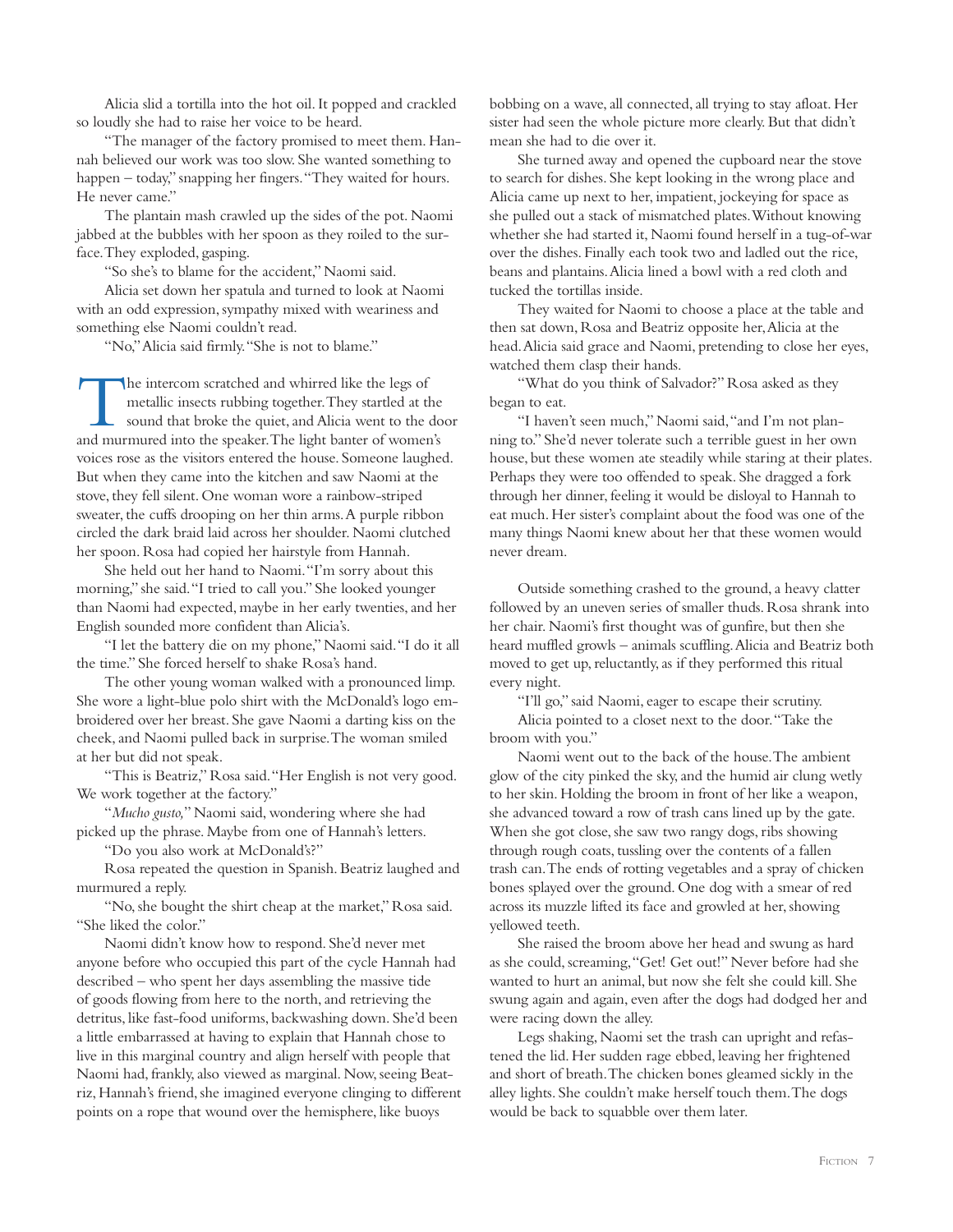When she came back into the kitchen the women beamed at her. Everyone in this country was full of praise when she did the simplest things. It was almost rude, as if they expected her to be helpless and were shocked by anything she managed on her own.

"Now I see how you and Hannah might be sisters," Rosa said.

"That's silly," Naomi said as she sat down. At her place was coffee in a tiny china cup, pink flowers on a white background, like something from a doll's tea party. She wondered if the coffee was safe to drink, gave up and took a sip.

"Not once in my life did I hear Hannah raise her voice," she said.

Rosa and Alicia exchanged glances, and Alicia smirked, as if she were pleased to know something about Hannah that her sister didn't.

Naomi wasn't sure she wanted to hear the story. "Okay. Tell me."

"It was the night Hannah got drunk," Rosa said. "She got drunk?"

"And she tried to imitate the factory manager. She was very bad at copying accents – she sounded like everyone at once: American, Asian, local. She climbed up on a chair and said, 'Women, the free market does not stand still for you to go to the bathroom. You will keep the lines moving all night, and breathe the bad fumes, and eat the food with the bugs, because that is how we all become rich!' We laughed so hard she fell off the chair."

Naomi laughed, too, but it didn't sound like they were describing the right person. Not Hannah, so absent-minded as a girl that she lost her white angora gloves at Christmas and had to be rescued from tears by Naomi, who offered to wear her own left glove while Hannah wore the right. Innocent Hannah, who delighted in teaching her students to transform wet newspaper into papier-mâché dragons. Hannah, who put on puppet shows for Naomi's children because she felt safer behind the curtain. This story sounded like a legend people told about someone they remembered fondly, long after they had forgotten what she was really like.

"Why her?" she said. "She was a sweet old teacher who had no idea what she was getting into. Why couldn't you organize yourselves?"

Alicia slapped her fork onto the table. Some saint. "You think we did nothing before she got here?"

Rosa stared into her coffee cup before answering. "The work was already happening. But Hannah – you must understand. Hannah was tireless. She wanted to meet with the women every day. And then – " motioning to the garden beyond the door.

"It wasn't worth it," Naomi said.

Alicia swept her arm across the table. "Two women died at that factory. One, her heart gave out, it was so hot. The other, she was pregnant, and her supervisor would not give her leave for the doctor."

"But you shouldn't have let her drive late at night," Naomi

insisted. "That had nothing to do with the rest of this."

Rosa stopped with her cup halfway to her lips. Alicia gestured for her to speak, but she shut her eyes and shook her head. Her braid swung off her shoulder and rested against her back.

"Naomi," Alicia said. She pressed her forehead against her fist and waited a minute to compose herself.

"We have a friend, a priest, who does this work with us. He was driving home next to a … steep hill. People were angry. They thought what he was asking for the workers would cost the factory too much money. They ran … they ran his car off the road."

"I don't understand what this has to do with Hannah." Alicia placed her hand over Naomi's, hesitantly. "There were two people in the car."

"Stop."

"She was with him," Alicia said, as if she had been thinking it over so long she could not help herself.

"No," Naomi said. "No, that can't be true." She drew back her hand and gripped her cup so hard the delicate handle snapped, like a small bone breaking. She laid the broken piece on the table and ran her thumb over the exposed joint. Three bright spots of blood blossomed at the tip of her thumb. She had not imagined Hannah having time to be afraid.

The women seemed to be waiting for Naomi to break down. What she wanted to do was to stick her thumb in her mouth and suck on it, but that might be considered an insult here, the way you could not make certain hand gestures or show the sole of your shoe in some countries. She felt she was watching herself on stage, an actress playing someone else, her lines in an unfamiliar dialect.

"You're hurt," Rosa said.

"I don't mind." The drops of blood swelled like raised islands on the surface of her skin. She concentrated on the pain, let it grow, tried not to think of anything else.

Beatriz got up slowly from the table, her bad leg dragging woodenly over the floor. She went to a cupboard and came back with a bandage that Naomi let her wrap around her thumb. Beatriz's fingers were rough, hardened over with callouses. When she finished, she rested her cheek on Naomi's shoulder. Naomi managed, with great effort, not to pull away.

After a long while Rosa stood and came over to wrap her arms around Beatriz. "We have to hurry to catch the last bus," she said to Naomi. "I am sorry."

When they left and Alicia closed the door, leaving the two of them alone again, Naomi said to her, "Why did they come?" Meaning, *why did you put me on display*?

Alicia rubbed her eyes, and Naomi realized how slowly the other woman had walked to the door, as if she were ill. She said to Naomi, "They wanted to see the sister Hannah loved so much."

Naomi lay on the narrow bed, fully dressed, sneakers dangling over the foot of the bed, face pressed into the thin blanket. The cuts on her thumb stung like ground glass under her skin. The stench of the distant fire drifted in through the